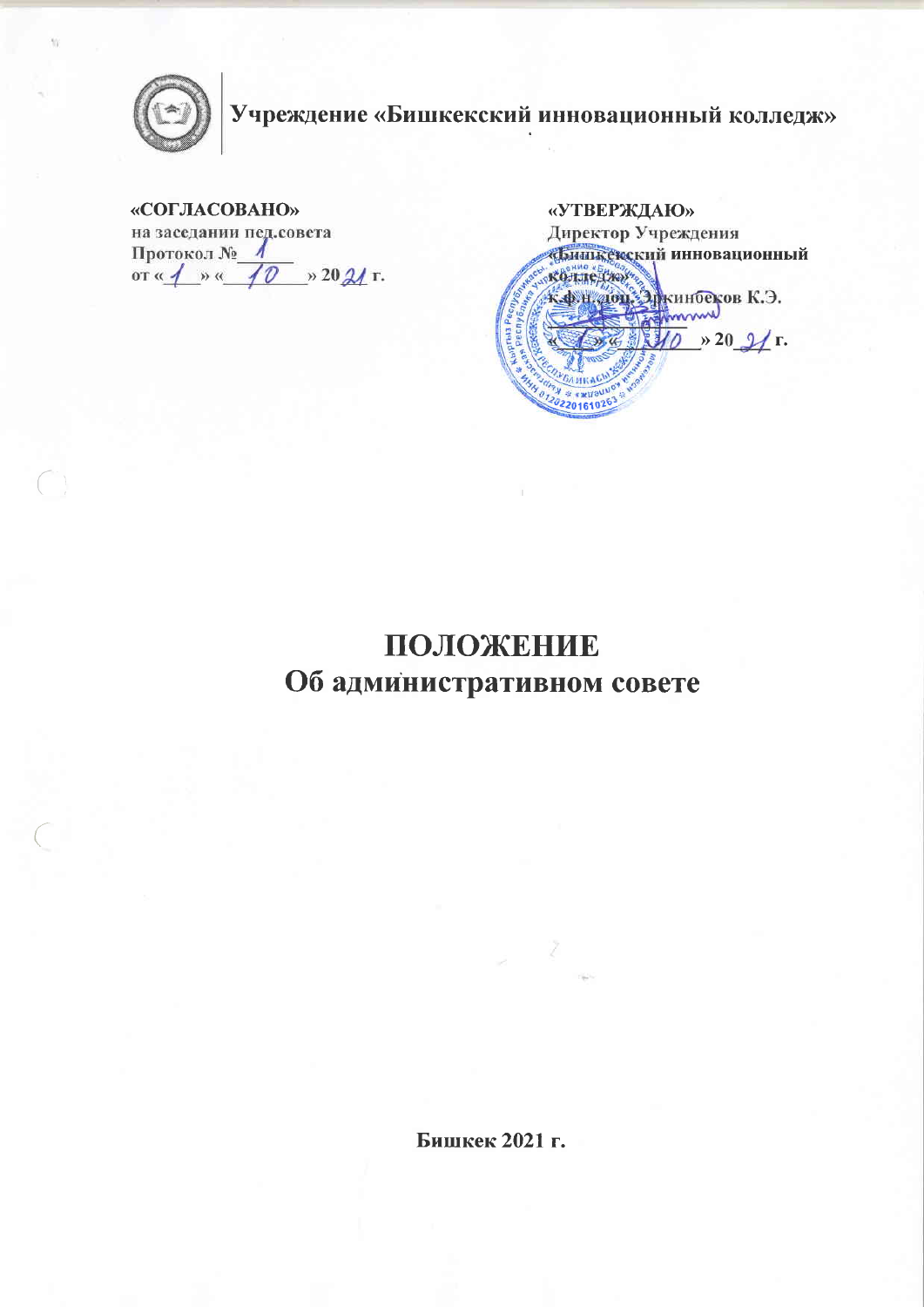Настоящее Положение об административном совете Учреждения «Бишкекский инновационный колледж» разработано на основании Конституции Кыргызской Республики от 27.06.2010г., Гражданского кодекса Кыргызской Республики от 5 января 1998 года, Закона Кыргызской Республики «Об образовании» от 30 апреля 2003 года № 92, Устава Учреждения «Бишкекский инновационный колледж» и иными нормативно-правовыми документами регулирующие деятельность среднего профессионального образования.

#### 1. Общие положения

- 1.1. Административный Учреждения Совет  $(a^{\text{angle}} \langle \langle \text{Cober} \rangle \rangle$ «Бишкекский инновационный колледж» (далее - «Колледж») является органом оперативного управления, реализующим принципы государственного управления в области образования.
- 1.2. Совет создается в начале каждого учебного года с целью обеспечения стабильного функционирования колледжа, чёткого и оперативного решения вопросов. Совет рассматривает вопросы, связанные с ресурсным обеспечением образовательного процесса, управленческой деятельностью, развитием учебно-материальной и учебнометодической базы колледжа, касающиеся учебно-воспитательной работы, взаимодействия с партнёрами, а такжехозяйственной деятельности колледжа.
- 1.3. Срок полномочий Совета составляет один календарный год со дня утверждения его состава приказом директора колледжа.
- 1.4. Решения Совета, принятые в соответствии с его компетенцией, являются обязательными для руководителя колледжа (далее - «Директор»), ее работников, студентов, их родителей (законных представителей).
- 1.5. Совет строит свою работу в тесном контакте с Педагогическим советом, Учебнометодическим советом основной задачей которых является объединение усилий всего педагогического коллектива колледжа на обеспечение надлежащей подготовки квалифицированных специалистов со средним профессиональным образованием.
- 1.6. В своей работе Совет руководствуется:
	- Конституцией КР;
	- Гражданским кодексомКР;
	- Уставом Учреждения «Бишкекский инновационный колледж»;
	- Законом Кыргызской Республики «Об образовании» от 30 апреля 2003 года № 92;
	- и другими нормативно-правовыми актами КР.
- $1.7.$ Основными задачами Совета являются:
	- определение программы развития колледжа, особенностей его образовательной программы;
	- повышение эффективности финансово-хозяйственной деятельности колледжа.  $\bullet$ Содействие рациональному использованию средств полученные за счет обучения студентов, средств полученных от приносящей доход деятельности и из иных источников;
	- содействие созданию в колледже оптимальных условий и форм организации образовательного процесса;
	- решение конфликтных вопросов с участниками образовательного процесса в  $\bullet$ пределах своей компетенции;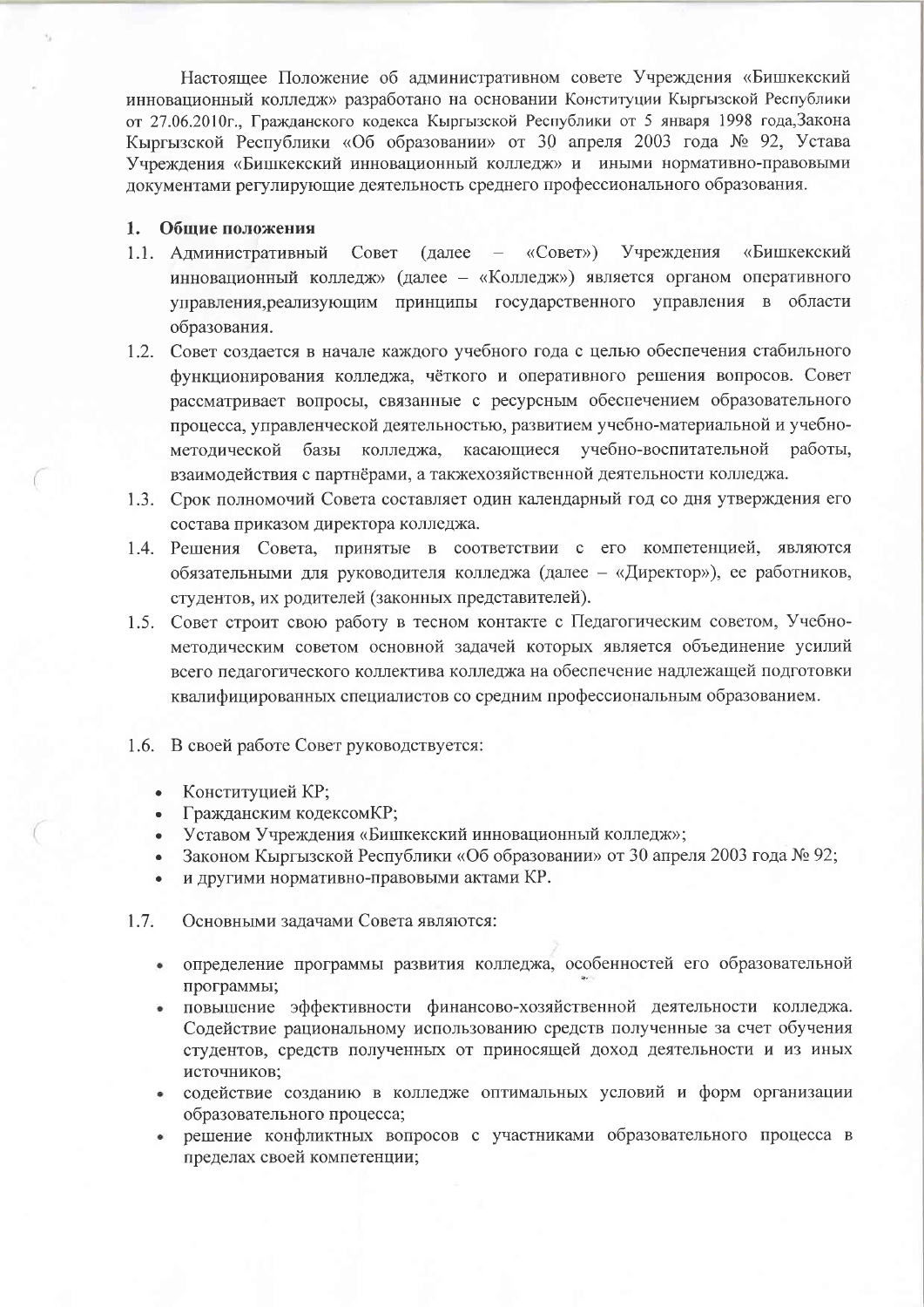контроль за соблюдением здоровых и безопасных условий обучения, воспитания и труда в Колледже.

## СОСТАВ АДМИНИСТРАТИВНОГО СОВЕТА

- Состав Совета утверждается приказом (распоряжением) директора из следующих 1.8. сотрудников Колледжа перед каждым началом учебного года:
	- Директор;  $\bullet$
	- Главный бухгалтер
	- Зав. Отделом мониторинга и качества образования;
	- Инспектор отдела кадров;
	- Инспектор по метод. работе.
- Председателем совета является директор колледжа.  $2.1.$
- Для организации работы Совета назначается секретарь Совета, который ведёт  $2.2.$ протоколы заседаний и иную документацию Совета.

## 3. КОМПЕТЕНЦИЯ СОВЕТА

- $3.1.$ Административный Совет:
	- процессом текущей контроль, за образовательным  $\overline{M}$  $\bullet$ осуществляет деятельностью колледжа;
	- заслушивает отчеты и информацию сотрудников колледжа по различным  $\bullet$ аспектам их деятельности и в пределах их компетенции;
	- рассматривает касающиеся управленческой деятельности, вопросы, педагогических кадров, совершенствования учебно-материальной базы.
- $3.2.$ Рассматривает и обсуждает следующие мероприятия:
	- по быстрому и чёткому выполнению приказов распоряжений, инструкций вышестоящих органов по подготовке специалистов со средним профессиональным образованием;
	- состояние и итоги работы отделений;
	- выполнение правил внутреннего распорядка студентами и сотрудниками;
	- вопросы отчисления студентов по неуспеваемости, за нарушение дисциплины, правил внутреннего распорядка студентов колледжа;
	- вопросы по изменению штатного расписания и изменению структуры учреждения;
	- внедрению программы развития учебного заведения;  $\bullet$
	- рассмотрение проекта коллективного договора;  $\bullet$
	- вопросы оплаты труда сотрудников Колледжа;  $\bullet$
	- рассмотрение локальных актов Колледжа с последующим вынесением на утверждение педагогического совета;
	- вопросы организации и развития дополнительных платных образовательных услуг колледжа:
	- вопросы организации работы маркетинговой службы и приёмной комиссии;  $\bullet$
	- контроль, за исполнением принятых решений.
- обучающихся, родителей (законных  $3.3.$ Рассматривает жалобы и заявления представителей) на действия (бездействие) педагогического и административного персонала учреждения;
- Совет осуществляет контроль, за исполнением устава учреждения и его локальных  $3.4.$ актов всеми участниками образовательного процесса.